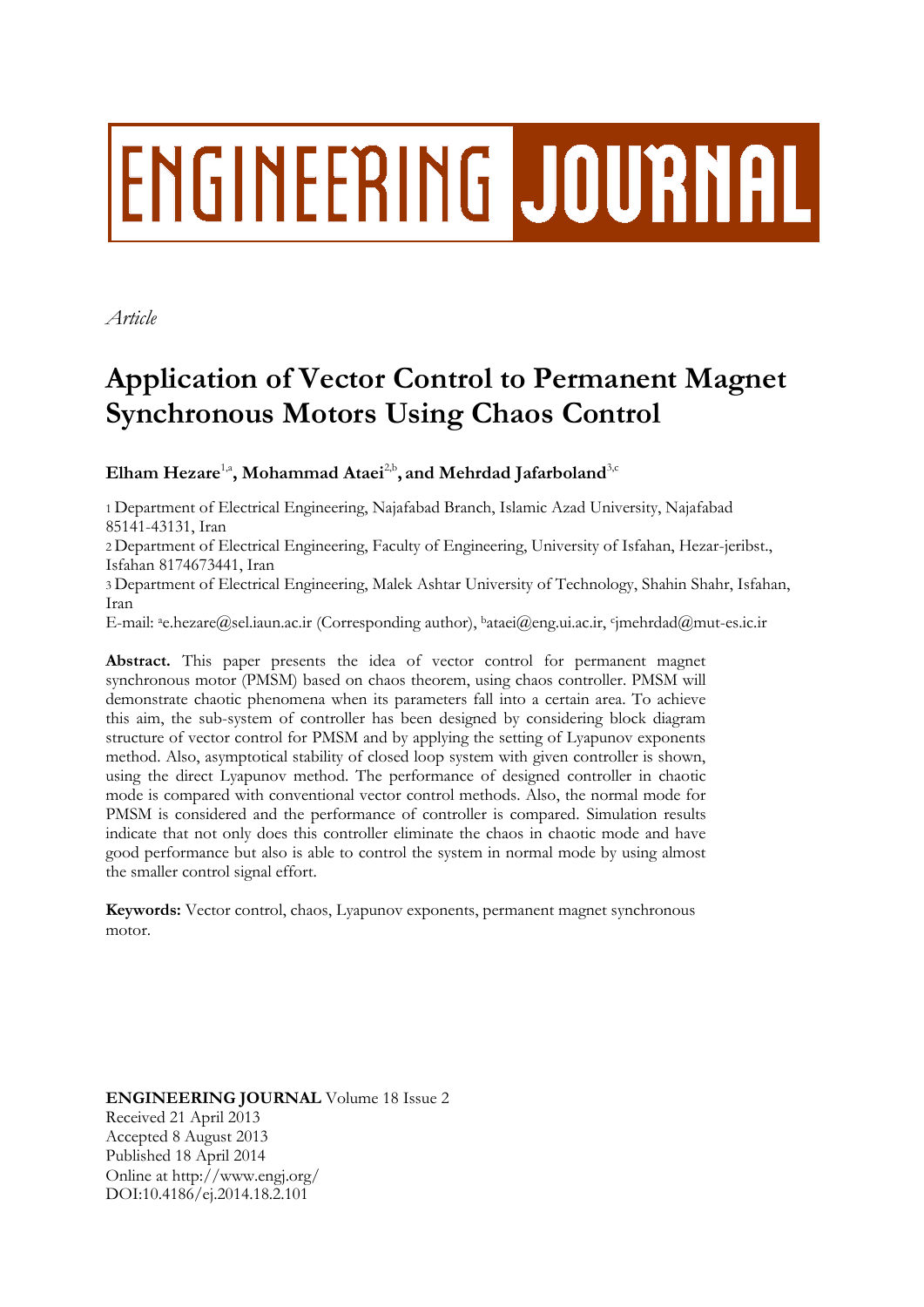## **1. Introduction**

DC motors drives used in the field of variable speed drive until mid-1970s. DC drives was more controllable than AC drives. But Dc drives have some disadvantages such as lack of robustness, overload capability, narrow speed range, and frequent maintenance requirements, particularly due to brushes and commutators. For many years DC motors was used in the modern drive system. Recent developments in microprocessors, magnetic materials, and semiconductor technology have proposed a superior idea to use ac motors in high performance drive (HPD) systems. One of the most popular type of ac motor is the permanent magnet synchronous motor (PMSM) that extensively used in industrial applications because of its simple structure, high efficiency, high power density, and low manufacturing cost[1-2]. High performance drive systems need to accuracy and fast responses, quick recovery of speed from any disturbances and insensitivity to parameter variations because of using them in robotics, rolling mills, machine tools, etc. In these applications, if the closed loop vector control scheme is employed for PMSM, equivalent performance characteristics of a separately excited dc motor can be obtained [3]. With using vector control theory, the dynamic behavior of an ac motor can be obviously improved because speed and torque can be controlled separately.

With using vector control theory in the PMSM drive system, not only the torque and flux components of stator current are decoupled which provides faster response but also makes the control task easy [4]. Proportional integral (PI) or proportional integral derivative (PID) has been widely used in conventional controllers. But if we don't have an accurate system model, there is more difficulty to design the controller. Moreover, uncertainties and other factors such as noise, temperature, saturation, etc., affect the performance of these controllers for wide range of speed operations [5]. Also, some investigations showed that when systemic parameters falling into a certain area, the PMSM is experiencing chaotic behavior [6-9]. Intermittent ripples of torque and low-frequency oscillations of rotational speed is the backwash of chaos phenomena in PMSM which can extremely destroy the stabilization of the motor, even induce drive system collapse. PI or PID controllers don't have good performance in this condition. Thus, it is indispensable to study the method of controlling or suppressing chaos in PMSM.

Up to now, there are large numbers of control methods for chaos. Some of them use chaotic system's behavior for controlling chaos like Ott-Grebogi-Yorke (OGY) and Time Delay Feedback (TDFC) methods, while others are classical methods like linear, nonlinear, adaptive and Fuzzy controllers, which are conventional methods in control theory[10-12]. The most popular method for controlling the chaos in motor systems is OGY [13]. The method is robust in theory but a critical drawback is lack of adjustable parameter in PMSM, so we can't use this method for PMSM. Zhang et al. [14] suggested the entrainment and migration control strategy to control chaos in PMSM. However, this method does not allow the control objective to be any part of the trajectory of the controlled system and the control law cannot be affected until the states of the system enter into the domain of attractions, which may not be consistent with the requirement of the application. So, practically this method is not desirable. In time-delay feedback control (TDFC) method [15], the direct axis and the quadrature axis stator voltages are used as manipulated variables without an exogenous force. In practice, it is difficult to estimate time delay for TDFC with a given target. More recently, nonlinear feedback control method overcomes the disadvantages of TDFC method [16].

The proposed control method works by setting the Lyapunov exponents to their desired value. These Lyapunov exponents are one of the ubiquitous metrics of chaos in the literature [17-18]. Lyapunov exponents have been used to analyze and control chaos in different systems; for example see [19]. Conventionally, to design the controllers based on vector control, PI controllers are usually used in all parts of the controller, which cannot consider parametric uncertainties, nor can it control the chaos in many cases. With this in mind, in this work we introduce a controller based on vector control theory that can eliminate the chaos in PMSM by setting the Lyapunov exponents in the desired value. The paper is organized as follows. The principle of vector control theory is described in section 2. Section 3 focuses on the dimensionless mathematical model of PMSM. In section 4 vector control of PMSM based on chaos theory is derived to achieve the control objects. Finally, numerical simulations show the effectiveness of the proposed approach in section 5.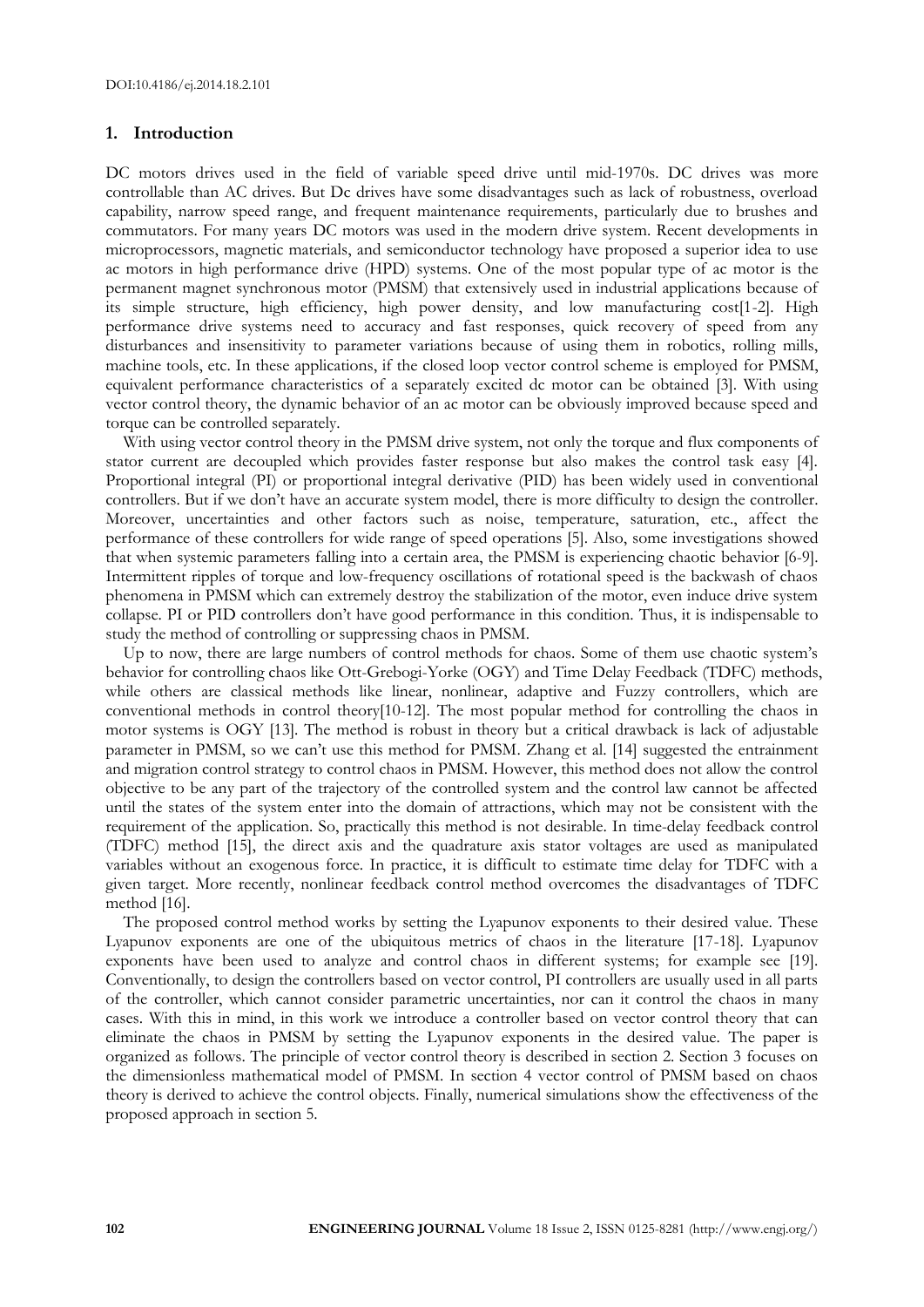### **2. Vector Control of PMSM**

The control scheme of PMSM is relative simple. The proposed scheme is presented in Fig. 1.



Fig. 1. Vector control scheme [20].

In this structure voltage source inverter is used to control the feeding currents [21]. The basic idea of vector control is as follows: decomposing the PMSM stator current *is*into two components field current component *i<sub>d</sub>* and its vertical torque current component  $i_q$ , through the coordinate transformation. $i_q$  is equivalent of armature current in DC machine. So, the control scheme is similar to cascaded DC motor control. The PI speed controller provides the reference value for the torque-exciting current *iq*. Due to the permanent magnets at the rotor, the reference value for the field exciting current  $i_d$  is kept to zero to have maximum torque per ampere. We assume that motor operates in constant torque region and does not require the field weakening.

## **3. Chaos in PMSM**

The dynamics of a smooth-air-gap PMSM can be modeled based on the d-qaxis [22]:<br>  $\begin{pmatrix} D\tilde{\omega}_r & \left(n_p\Psi_r\tilde{i}_q - \tilde{T}_L - \beta\tilde{\omega}_r\right) \end{pmatrix}$ 

$$
\begin{cases}\n\frac{D\tilde{\omega}_r}{d\tilde{t}} = \frac{\left(n_p \Psi_r \tilde{i}_q - \tilde{T}_L - \beta \tilde{\omega}_r\right)}{\tilde{t}} \\
\frac{d\tilde{i}_q}{d\tilde{t}} = \frac{\left(\tilde{u}_q - R_s \tilde{i}_q - \tilde{\omega}_r L \tilde{i}_d - \tilde{\omega}_r \Psi_r\right)}{L} \\
\frac{d\tilde{i}_d}{d\tilde{t}} = \frac{\left(\tilde{u}_d - R_s \tilde{i}_d + \tilde{\omega}_r L \tilde{i}_q\right)}{L}\n\end{cases} \tag{1}
$$

where  $\tilde{\omega}_r$ ,  $i_q$ , and  $i_d$  are the state variables, which denotes motor angular frequency (rad/s) and quadrature-axis and direct-axis currents (A), respectively;  $\tilde{u}_q$  and  $u_d$  are the quadrature-axis and direct-axis stator voltage components (V), respectively;  $\tilde{t}$  is the time (s),  $T_L$  denotes the load torque (N.m),  $L$  is the winding stator inductance (H),  $R_s$  stands for the stator winding resistance ( $\Omega$ ),  $\Psi_r$  is the permanent magnet flux (Wb),  $\beta$  is the viscous damping coefficient (N/rad/s),  $j$  is the polar moment of inertia (kg.m<sup>2</sup>), and  $n_p$  denotes the number of pole pairs of the motor.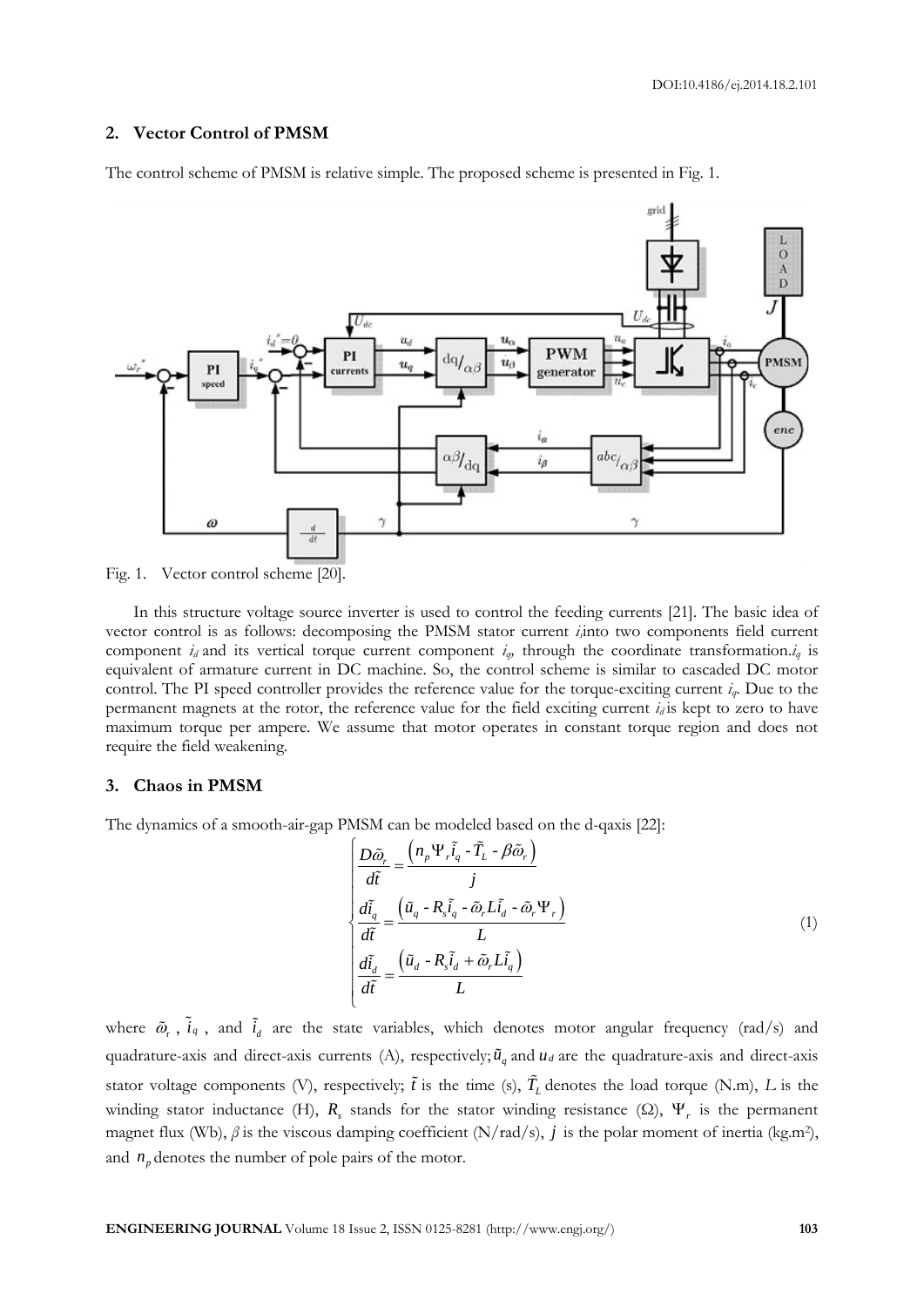For investigation the chaos phenomena in the PMSM, we must change the variables and normalize them. Assume that  $\tau = L/R$ ,  $t = t / \tau$  and  $k = \beta/(n_p \tau \Psi_r)$ . The normalized state variables *ω*, *i<sub>q</sub>* and *i<sub>d</sub>* are defined as follows:

$$
\dot{i}_d = \frac{\tilde{i}_d}{k} , \qquad \dot{i}_q = \frac{\tilde{i}_q}{k} , \qquad \omega = \tilde{\omega}\tau
$$
 (2)

The dimensionless mathematical model of PMSM is given by

$$
\begin{cases}\n\frac{d\omega}{dt} = \sigma \left( i_q - \omega \right) - T_L \\
\frac{di_q}{dt} = -i_q - \omega i_d + \gamma \omega + u_q \\
\frac{di_d}{dt} = -i_d + \omega i_q + u_d\n\end{cases}
$$
\n(3)

where  $\gamma = -\Psi_r / kL$ ;  $\sigma = \beta \tau / j$ ;  $T_L = \tau^2 \tilde{T}_L / j$ ;  $u_q = \tilde{u}_q / kR_s$ ;  $u_d = \tilde{u}_d / kR_s$ .

In Eq (3),  $i_d$ ,  $i_q$  and  $\omega$  denote scaled direct-axis current, scaled quadrature current and scaled motor angle speed, respectively; σ and *γ* are the system parameters. In the practical model of the PMSM, the system parameters σ and γ have uncertainties. By using the modern nonlinear theory such as bifurcation and chaos, the nonlinear dynamical behaviors of system (1) have been studied accurately. The results of investigation have shown that with the systemic parameters σ and γ falling into a specific area, the PMSM endures chaotic behavior. For  $\sigma$ =5.46,  $\gamma$ =30, the PMSM will exhibit chaos. The typical chaotic attractor is shown in Fig. 2.

Fig. 2. Typical chaotic attractor ( $\sigma$  = 5.46,  $\gamma$  = 30).

### **4. Controller Design**

For designing the controller, we first give a lemma as follows [22]:

**Lemma:** consider the continuous system (4):

$$
\dot{x} = f(x) + u \tag{4}
$$

In system (4) for setting the Lyapunov exponents in the desired value, we use the following control law:

$$
\frac{\partial u}{\partial x} = -J_{ol} + \Delta^* \tag{5}
$$

 $\Delta^*$  = diag  $(\lambda_1^*, \lambda_2^*, \dots, \lambda_n^*)$   $\in R^{n \times n}$  is an orthogonal matrix where  $\lambda_i^*$  is desired Lyapunov exponent and  $J_{oi}$ is open loop Jacobian matrix.

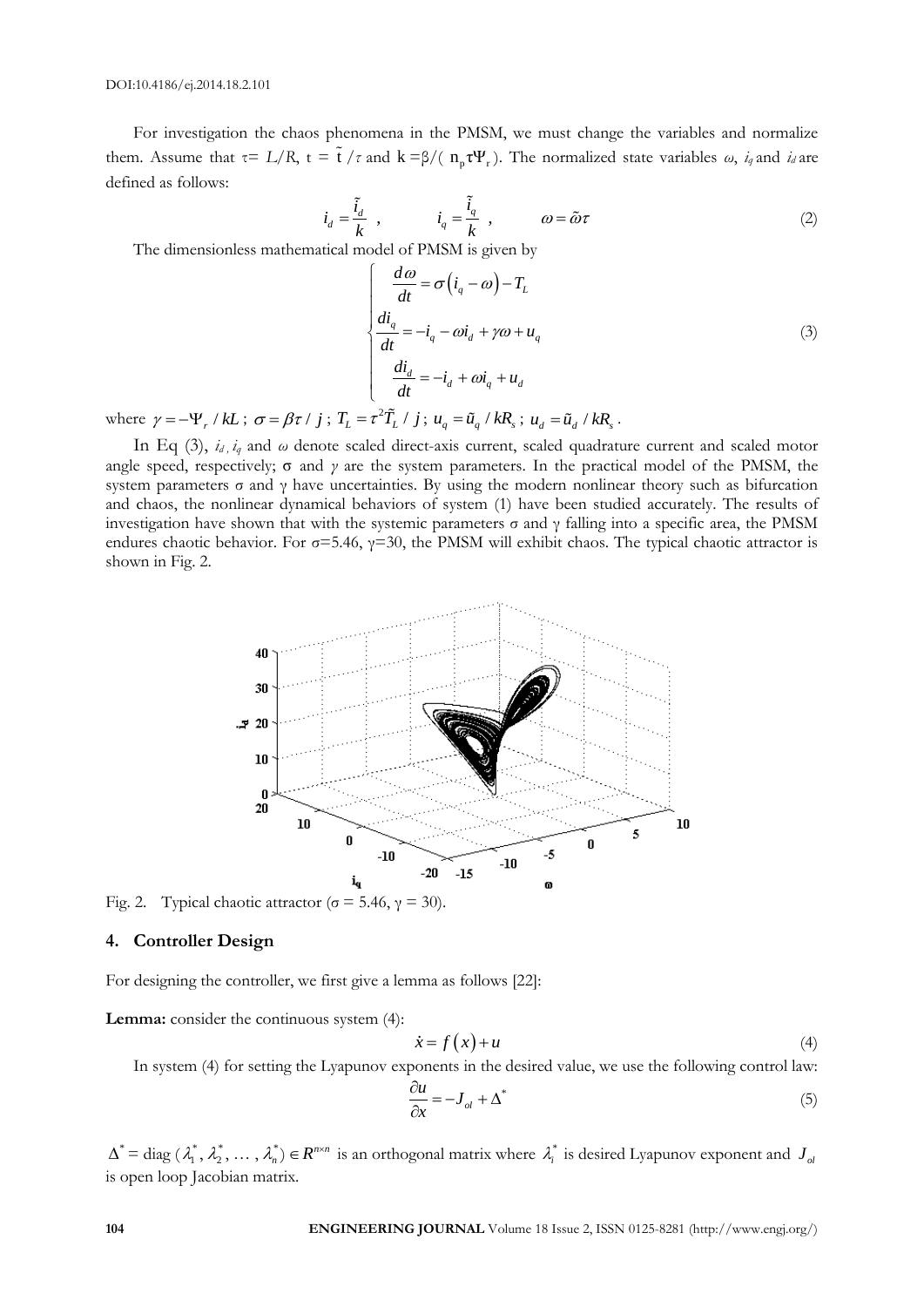**Remark:** The control law (5) is designed for a specific class of systems where  $u \in R^n$ . If we have  $u = \begin{bmatrix} u_1 & u_2 & \cdots & u_{n-1} \end{bmatrix}^T \in \mathbb{R}^{n-1}$ , the control law is generalized in special conditions. First, we must arrange the dynamic equations as follows:

$$
\begin{cases}\n\frac{dx_1}{dt} = f_1(x_1, x_2, \cdots, x_n) \\
\frac{dx_2}{dt} = f_2(x_1, x_2, \cdots, x_n) + u_1 \\
\vdots \\
\frac{dx_n}{dt} = f_n(x_1, x_2, \cdots, x_n) + u_{n-1}\n\end{cases}
$$
\n(6)

and if we have  $\frac{Q_1}{2}$ 1  $\frac{f_1}{f_2}$  < 0, *x*  $\frac{\partial f_1}{\partial x_1}$  $t_0$   $\frac{\partial f_1}{\partial x_1}$  < 0, then control law is generalized, and when putting it into the system (4), automatically renders the Lyapunov exponent in the first row negative. In this condition the Lyapunov exponent cannot be set in arbitrary value, and control law transforms into the following equation:

$$
\frac{\partial u}{\partial x} = -\begin{bmatrix}\n\frac{\partial f_2}{\partial x_1} & \cdots & \frac{\partial f_2}{\partial x_n} \\
\vdots & \ddots & \vdots \\
\frac{\partial f_n}{\partial x_1} & \cdots & \frac{\partial f_n}{\partial x_n}\n\end{bmatrix} + \begin{bmatrix}\n\lambda_2^* & \cdots & 0 \\
\vdots & \ddots & \vdots \\
0 & \cdots & \lambda_n^*\n\end{bmatrix}
$$
\n(7)

For PMSM, open loop Jacobian matrix is:

$$
J_{ol} = \begin{bmatrix} -\sigma & \sigma & 0 \\ (\gamma - i_d) & -1 & -\omega \\ i_q & \omega & -1 \end{bmatrix}
$$
 (8)

and we have  $-\sigma < 0$ , so with respect to (6) and (7) we can control the chaos with setting the Lyapunov exponent in the desired value. Control inputs are derived as follows [19]:

$$
\begin{cases}\n u_q = i_q + \omega i_d - \gamma \omega + \lambda_q^* i_q \\
 u_d = i_d - \omega i_q + \lambda_d^* i_d\n\end{cases}
$$
\n(9)

 $\lambda_q^*$  and  $\lambda_d^*$  are set arbitrary negative Lyapunov exponents. Here, the aim is to eliminate the chaos and not

to track desired speed  $\omega^*$  . To this end, stator currents must be regulated. Based on vector control theory, a speed feedback loop and a current feedback loop are considered. According to this control technique, instead of using PI controllers, tracking objectives designed using nonlinear control theory in the mechanical sub-system of the PMSM drive. Therefore the reference currents of the PMSM motor is developed to meet necessary torque (or speed) requirements. Subsequent control voltages of the PMSM drive is then derived to force actual current to follow reference values; thus effectively meeting motion control objective which is embedded inside current tracking objectives. Assuming that  $i_q^*$  and  $i_d^*$  are the time invariant constant values, the control law is modified as follows:

$$
\begin{cases}\n u_q = i_q + \omega i_d - \gamma \omega + \lambda_q^*(i_q - i_q^*) \\
 u_d = i_d - \omega i_q + \lambda_d^* (i_d - i_d^*)\n\end{cases}
$$
\n(10)

where  $\lambda_a^*$  $q - \frac{1}{2}$ *q P P*  $\lambda_a^* < \frac{P_o \sigma}{2}$  $\frac{1}{-2P_a}$  (11)

That  $P_{\alpha}$  and  $P_{q}$  are positive. Substitute (10) into (3), we have: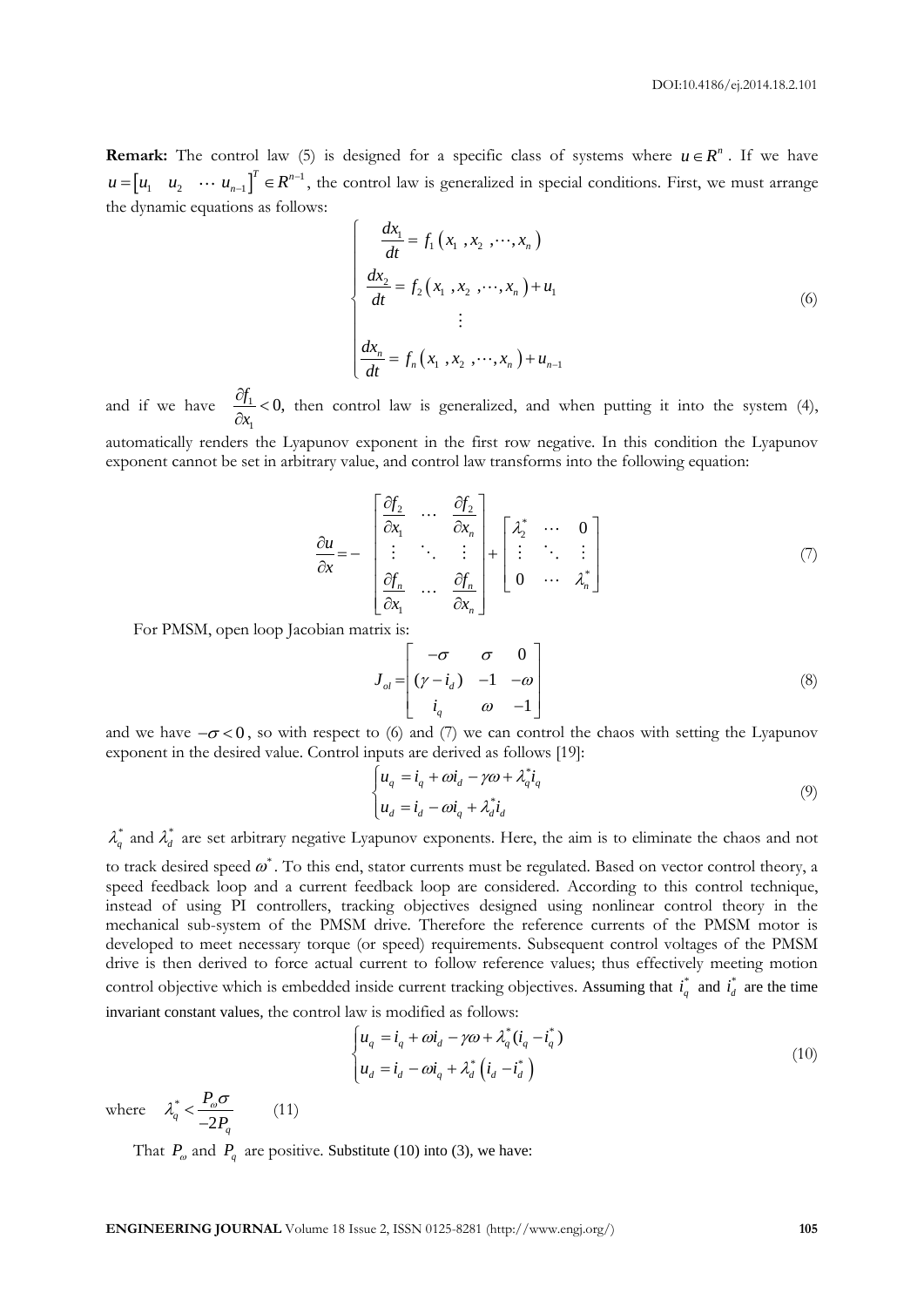$$
\begin{cases}\n\frac{d\omega}{dt} = \sigma \left( i_q - \omega \right) - T_L \\
\frac{di_q}{dt} = \lambda_q^* (i_q - i_q^*) \\
\frac{di_d}{dt} = \lambda_d^* \left( i_d - i_d^* \right)\n\end{cases}
$$
\n(12)

According to (12) after the controller (10) is put into effect, system (3) has a unique equilibrium  $(i_d^*$ ,  $i_q^*, \omega^*$ ) where  $\omega^* = i_q^* - \frac{I_L}{I}$  $\omega^* = i_q^* - \frac{T_L}{\sigma}$ . Constant torque control strategy is derived from field oriented control, where the maximum possible torque is desired at all times like the dc motor. This is performed by making the torque producing current  $i_q$  equal to the supply current by setting  $i_d^* = 0$ .

### **4.1. Stability Analysis**

The problem of stability of the closed-loop system will be considered in this subsection. The tracking errors can be given as:

$$
\begin{cases}\ne_{\omega} = \omega - \omega^* \\
e_q = i_q - i_q^* \\
e_d = i_d - i_d^*\n\end{cases} (13)
$$

**Case 1:** Control chaos in PMSM with known parameters:

To obtain  $i_q^*$ , we can't use this equation:  $\omega^* = i_q^* - \frac{I_L}{I_R}$  $\omega^* = i_q^* - \frac{T_L}{\sigma}$ . Because as we can see in Fig (1),  $i_q^*$  have to depend on speed error in vector control structure. Taking the time derivative of speed error

$$
\dot{e}_\omega = \dot{\omega} - \dot{\omega}^* = \sigma \left( i_q - \omega \right) - T_L - \dot{\omega}^* \tag{14}
$$

Assuming that reference speed is constant, to make the tracking error dynamic to zero, we must have:

$$
i_q^* = \frac{1}{\sigma} \left( T_L + K_\omega e_\omega \right) + \omega \tag{15}
$$

Eq. (15) shows the dependence between  $i_q^*$  and speed error. We can restate the tracking error dynamics by substituting (13)and(10) into (3)and considering  $\omega^* = i_q^* - \frac{I_L}{I_R}$  $\omega^* = i_q^* - \frac{T_L}{\sigma}$ 

$$
\begin{cases}\n\dot{e}_\omega = \sigma(e_q - e_\omega) \\
\dot{e}_q = \lambda_q^* e_q \\
\dot{e}_d = \lambda_d^* e_d\n\end{cases}
$$
\n(16)

We define the Lyapunov function as:

$$
V = P_{\omega} e_{\omega}^2 + P_q e_q^2 + P_d e_d^2 \tag{17}
$$

where *Pω*, *P<sup>q</sup>* and *P<sup>d</sup>* are positive. Taking the time derivative of the Lyapunov function candidate and substituting (11) into the resulting equation yield:

$$
\dot{V} = 2P_{\omega}e_{\omega}\left(\sigma\left(e_{q}-e_{\omega}\right)\right) + 2P_{q}e_{q}\left(\lambda_{q}^{*}e_{q}\right) + 2P_{d}e_{d}\left(\lambda_{d}^{*}e_{d}\right)
$$
\n(18)

Considering that ab 2  $\mathbf{L}^2$ 2 2  $\leq \frac{a^2}{2} + \frac{b^2}{2}$ , we have:  $(2P_a\lambda_a^*+P_{\omega}\sigma)$  $\begin{align*}\n\text{disacting that } \nab \leq \frac{a^2}{2} + \frac{b^2}{2}, \text{ we have:} \\
\dot{V} \leq P_{\omega} \sigma e_{\omega}^2 + P_{\omega} \sigma e_q^2 - 2P_{\omega} \sigma e_{\omega}^2 + 2P_q \lambda_q^* e_q^2 + 2P_d \lambda_d^* e_d^2 = -P_{\omega} \sigma e_{\omega}^2 + (2P_q \lambda_q^* + P_{\omega} \sigma) e_q^2 + 2P_d \lambda_d^* e_d^2 \n\end{align*}$ (19)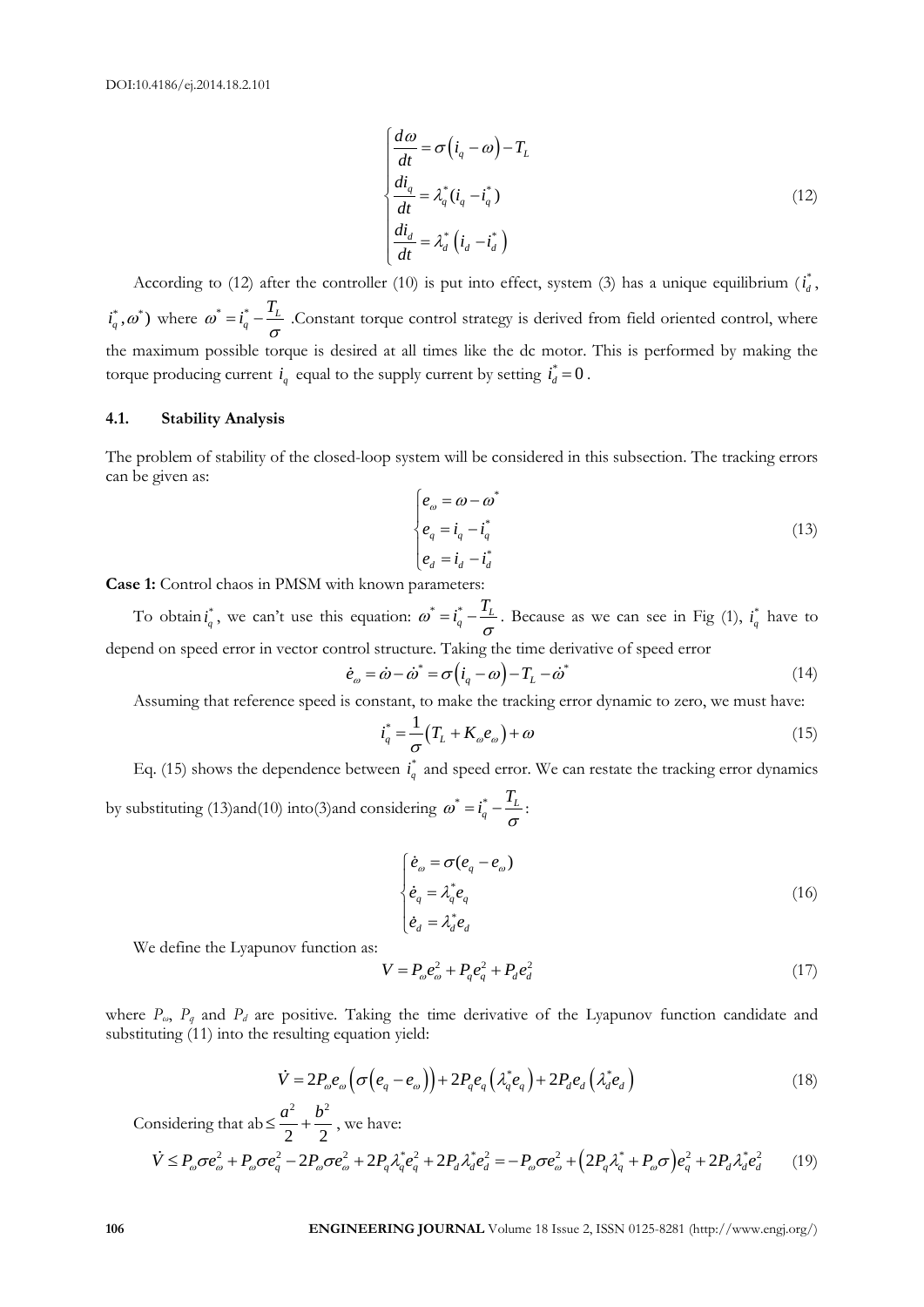We must have attention to this point that the terms  $(2P_d \lambda_d^* e_d^2)$  and  $(2P_q \lambda_q^* e_q^2)$  are negative, because  $\lambda_d^*$  and  $\lambda_q^*$  are arbitrary negative Lyapunov exponents.

If we have  $-P_{\omega}\sigma < 0$  and  $P_{\omega}\sigma < -2P_q\lambda_q^*$ , then it is proved that  $\dot{V} < 0$  , and it will be guarantee the global asymptotic stability. Notice that  $-P_{\omega}\sigma < 0$  is an obvious condition because  $\sigma$  and  $P_{\omega}$  are positive.

**Case 2:** Control chaos in PMSM with unknown parameters:

Assume that *γ* and *T<sup>L</sup>* are unknown but don't go through many changes; they have to be estimated adaptively. Define their estimated value as  $\hat{\gamma}$  and  $\hat{T}_L$ ; so the q-axis desired current have to be expressed with the estimated load torque as:

$$
\hat{i}_q^* = \frac{1}{\sigma} \left( \hat{T}_L + K_\omega e_\omega \right) + \omega \tag{20}
$$

The control law is changed as follow:

$$
\begin{cases}\n u_q = i_q + \omega i_d - \hat{\gamma}\omega + \lambda_q^*(i_q - i_q^*) \\
 u_d = i_d - \omega i_q + \lambda_d^*\left(i_d - i_d^*\right)\n\end{cases} (21)
$$

Substituting (21) and (10) into (3) to obtain error dynamics:

$$
\begin{cases}\n\dot{e}_\omega = \sigma \left( e_q - e_\omega \right) - (T_L - \hat{T}_L) \\
\dot{e}_q = \lambda_q^* e_q + \omega \left( \gamma - \hat{\gamma} \right) - \frac{\hat{T}_L}{\sigma} \\
\dot{e}_d = \lambda_d^* e_d\n\end{cases}
$$
\n(22)

We define the Lyapunov function as:

ov function as:  
\n
$$
V = P_{\omega}e_{\omega}^{2} + P_{q}e_{q}^{2} + P_{d}e_{d}^{2} + \frac{1}{\eta_{1}}(T_{L} - \hat{T}_{L})^{2} + \frac{1}{\eta_{2}}(\gamma - \hat{\gamma})^{2}
$$
\n(23)

where  $P_{\omega}$ ,  $P_q$ ,  $P_d$ ,  $\eta_1$  and  $\eta_2$  are positive constant. Taking the time derivative of the Lyapunov function candidate and substituting (22) into the resulting equation yield:<br>  $\dot{V} = 2P e \left( \sigma(e - e) - (T - \hat{T}) \right) +$ candidate and substituting (22) into the resulting equation yield:

$$
Y_q, Y_d, \eta_1 \text{ and } \eta_2 \text{ are positive constant.}
$$
  
and substituting (22) into the resulting equation yield:  

$$
\dot{V} = 2P_{\omega}e_{\omega} \left( \sigma \left( e_q - e_{\omega} \right) - \left( T_L - \hat{T}_L \right) \right) + 2P_qe_q \left( \lambda_q^*e_q + \omega \left( \gamma - \hat{\gamma} \right) - \frac{\hat{T}_L}{\sigma} \right) + 2P_de_d \left( \lambda_d^*e_d \right)
$$

$$
- \frac{2}{\eta_1} \left( T_L - \hat{T}_L \right) \dot{\hat{T}}_L - \frac{2}{\eta_2} \left( \gamma - \hat{\gamma} \right) \dot{\hat{Y}} \tag{24}
$$

Considering that 2  $\mathbf{L}^2$ 2 2  $ab \leq \frac{a^2}{2} + \frac{b^2}{2}$ , we have:

Adding that

\n
$$
ab \leq \frac{a^2}{2} + \frac{b^2}{2}, \text{ we have:}
$$
\n
$$
\dot{V} \leq P_{\omega}\sigma e_{\omega}^2 + P_{\omega}\sigma e_q^2 - 2P_{\omega}\sigma e_{\omega}^2 - 2P_{\omega}e_{\omega}\left(T_L - \hat{T}_L\right) + 2P_q\lambda_q^*e_q^2 + 2P_qe_q\omega\left(\gamma - \hat{\gamma}\right) - 2P_qe_q\frac{\hat{T}_L}{\sigma}
$$
\n
$$
+ 2P_d\lambda_d^*e_d^2 - \frac{2}{\eta_1}\left(T_L - \hat{T}_L\right)\hat{T}_L - \frac{2}{\eta_2}\left(\gamma - \hat{\gamma}\right)\hat{\gamma}
$$
\n(25)

The following update laws can be derived:

$$
\hat{\gamma} = \eta_2 P_q e_q \omega
$$
\n
$$
\dot{\hat{T}}_L = -\eta_1 P_\omega e_\omega \tag{26}
$$

For eliminating the term  $\hat{r}$  $2P_q e_q \frac{I_L}{I}$  $\bigg(-2P_q e_q \frac{\dot{\hat{T}}_L}{\sigma}\bigg],$  $\left(-2P_q e_q \frac{I_L}{\sigma}\right)$ , we must put the estimated value of  $\hat{T}_L$  in it, so we have: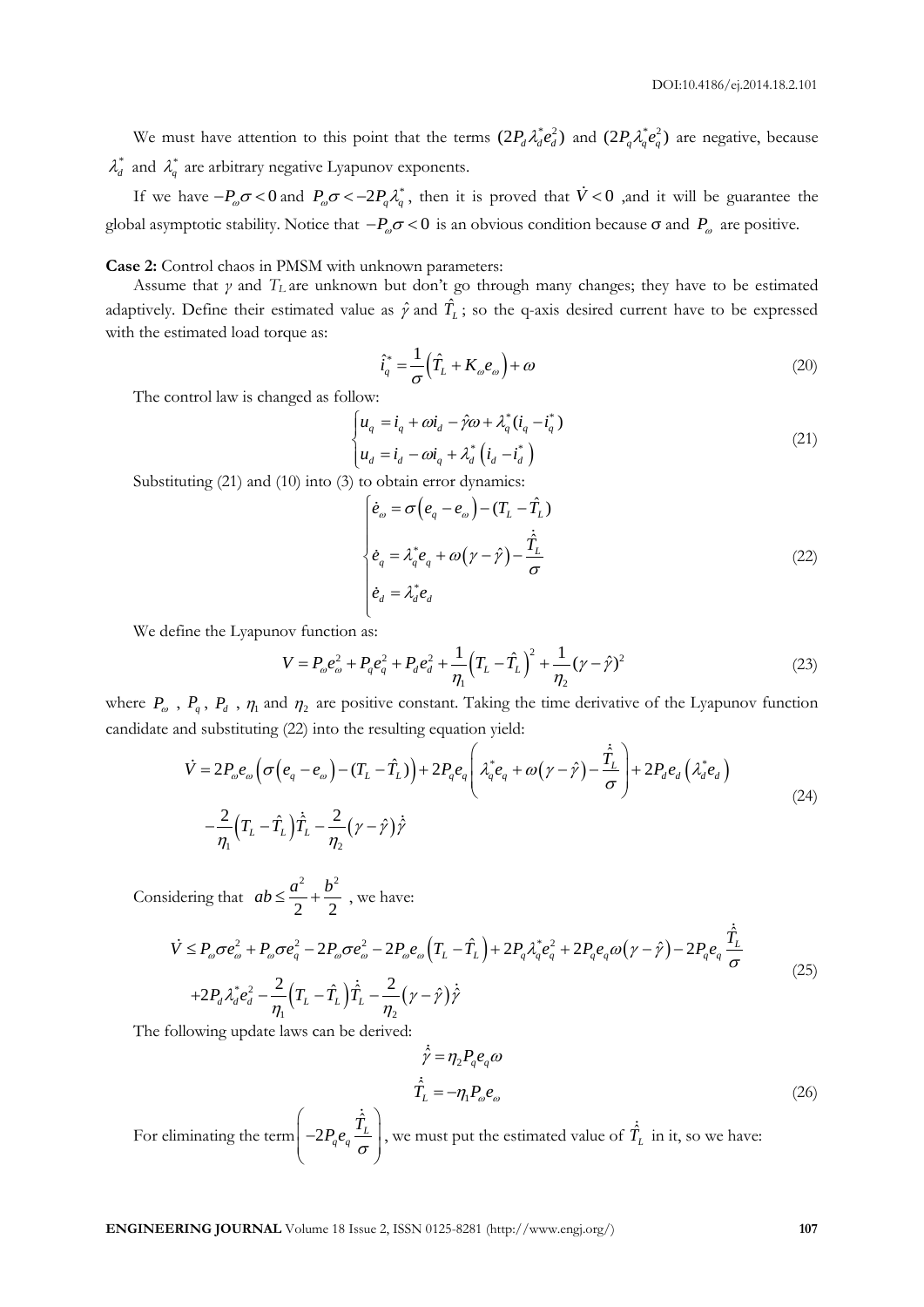18.2.101  
\n
$$
\dot{V} \le P_{\omega}\sigma e_{\omega}^{2} + P_{\omega}\sigma e_{q}^{2} - 2P_{\omega}\sigma e_{\omega}^{2} + 2P_{q}\lambda_{q}^{*}e_{q}^{2} + 2\left(\frac{\eta_{1}}{\sigma}\right)P_{q}P_{\omega}e_{q}e_{\omega} + 2P_{d}\lambda_{d}^{*}e_{d}^{2}
$$
\n(27)

Considering again that 2  $\mathbf{L}^2$ 2 2  $ab \leq \frac{a^2}{2} + \frac{b^2}{2}$ , finally we obtain the following expression for  $\dot{V}$ : again that  $ab \leq \frac{a^2}{2} + \frac{b^2}{2}$ , finally we obtain the following expression for  $\dot{V}$ :<br>  $\dot{V} \leq \left(-P_\omega \sigma + P_q P_\omega \left(\frac{\eta_1}{\sigma}\right)\right) e_\omega^2 + 2P_d \lambda_d^* e_d^2 + \left(P_\omega \sigma + 2P_q \lambda_q^* + P_q P_\omega \left(\frac{\eta_1}{\sigma}\right)\right) e_q^2$ 

again that 
$$
ab \leq \frac{a^2}{2} + \frac{b^2}{2}
$$
, finally we obtain the following expression for  $\dot{V}$ :  
\n
$$
\dot{V} \leq \left( -P_{\omega}\sigma + P_q P_{\omega} \left( \frac{\eta_1}{\sigma} \right) \right) e_{\omega}^2 + 2P_d \lambda_d^* e_d^2 + \left( P_{\omega}\sigma + 2P_q \lambda_q^* + P_q P_{\omega} \left( \frac{\eta_1}{\sigma} \right) \right) e_q^2
$$
\n(28)

If we have 1  $*$   $\mu$   $\mu$  |  $\eta$ 0  $2P_q\lambda_q^* + P_qP_\omega\left(\frac{\eta_1}{\tau}\right) < 0$ *q*  $P_q \lambda_q^* + P_q$  $P_{\omega}\sigma + P_{q}P_{q}$  $P_{\omega}\sigma + 2P_{q}\lambda_{q}^{*} + P_{q}P_{q}$  $P_{\omega}\sigma + P_{q}P_{\omega}$  $P_{\omega}\sigma + 2P_q\lambda_q^* + P_qP_{\omega}$  $\sigma$ +PP $\left|\frac{\eta}{\eta}\right|$ σ  $\sigma + 2P_q\lambda_q^* + P_qP_\omega\left(\frac{\eta_1}{\sigma}\right)$  $\left(-P_{\omega}\sigma+P_{q}P_{\omega}\left(\frac{\eta_{1}}{\sigma}\right)<0\right)$  $\left\{P_{\omega}\sigma+2P_q\lambda_q^*+P_qP_{\omega}\left(\frac{\eta_1}{\sigma}\right)<0\right\}$ coefficients of  $e_{\omega}^2$  and  $e_q^2$  will be negative for

 $0 \leq \sigma_1 \leq \sigma \leq \sigma_2$ . That  $\sigma_1$  and  $\sigma_2$  are the bounds of  $\sigma$ .

So stability conditions are explained as:

$$
\begin{cases}\n\sigma^2 > \eta_1 P_q \\
\lambda_q^* < -\frac{P_\omega}{2} \left( \frac{\sigma^2}{P_q} + \eta_1 \right)\n\end{cases} \tag{29}
$$

Then *V* is negative semi definite; so we must use Barbalat's lemma to show the asymptotically stability.<br>  $\mu = \min \left\{ \left| -P_{\omega}\sigma + P_q P_{\omega} \left( \frac{\eta_1}{\sigma} \right) \right|, \left| P_{\omega}\sigma + 2P_q \lambda_q^* + P_q P_{\omega} \left( \frac{\eta_1}{\sigma} \right) \right|, \left| 2P_d \lambda_d^* \right| \right\}$ Assume that:

$$
\mu = \min \left\{ \left| -P_{\omega}\sigma + P_{q}P_{\omega} \left( \frac{\eta_{1}}{\sigma} \right) \right|, \left| P_{\omega}\sigma + 2P_{q}\lambda_{q}^{*} + P_{q}P_{\omega} \left( \frac{\eta_{1}}{\sigma} \right) \right|, \left| 2P_{d}\lambda_{d}^{*} \right| \right\}
$$
(30)

Thus (25) becomes  $\dot{V} \le -\mu(e_{\omega}^2 + e_q^2 + e_d^2)$  and also we have:

$$
\dot{V} \leq 0 \, , \, e_{\omega}, e_q, e_d, \left(T_L - \hat{T}_L\right), \left(\gamma - \hat{\gamma}\right) \in L_{\infty}, \, \dot{e}_{\omega}, \dot{e}_q, \dot{e}_d \in L_{\infty}
$$
\n
$$
\int_0^t (e_{\omega}^2 + e_q^2 + e_d^2) dt \leq -\frac{1}{\mu} \int_0^t \dot{V} = \frac{1}{\mu} \left(V(0) - V(t)\right) \leq \frac{1}{\mu} V(0)
$$
\n
$$
(31)
$$

Thus  $e_{\omega}$ ,  $e_q$ ,  $e_d \in L_2$  and based on Barbalat's lemma [23]. If  $t \to \infty$ , then  $e_{\omega} \to 0$ ,  $e_q \to 0$ ,  $e_d \to 0$ . So the equilibrium point  $(i^*_{d}, i^*_{q}, \omega^*)$  is asymptotically stable.

Notice that in case (2), conditions for  $\lambda_q^*$  in control law will be (29) instead (11). This estimator can't follow the severe changes in parameters and we must have  $T_L \approx 0$ ,  $\dot{\gamma} \approx 0$ 

### **5. Results and Discussion**

In this section, to examine the effectiveness of the chaos controller, numerical simulations are carried out for the PMSM system. and results will be compared with conventional vector control methods [23].

**Chaotic mode:** first we assume that the PMSM without control is originally in the chaotic state with parameters: σ=5.46, γ=20,  $T_L$  =1. Desired goal is  $\omega^*$  =5, $i_d^*$  =0. Then we simulate the underlying situations one by one.

**10 E**  $\int_{0}^{1} P_{\text{eff}}P_{\text{eff}}^2 + P_{\text{eff}}^2P_{\text{eff}}^2 = 2P_{\text{eff}}\sigma_{\text{eff}}^2 + 2P_{\text{eff}}\sigma_{\text{eff}}^2 + 2P_{\text{eff}}\sigma_{\text{eff}}^2 + 2P_{\text{eff}}\sigma_{\text{eff}}^2$  (https://www.eng.org/resord for V is<br>  $\hat{V} \leq \left(-P_{\text{eff}}Q - P_{\text{eff}}P_{\text{eff}}\left(\frac{\alpha}{\beta}\right)\right$ *Situation 1:* Assume that there are no uncertainties in the drive system, all the parameters are known. Both conventional controller and designed controller are examined. Results are shown in Figs. (3) and (4). To show the ability of designed controller, the controller in 6<sup>th</sup> second is put into effect. In Fig. (4), desired Lyapunov exponent is considered as :  $\lambda_d^* = -11$ ,  $\lambda_q^* = -10$  . Notice that in Fig. (3) we don't try to set the Lyapunov exponents, we only use conventional controller for chaotic PMSM. These figures clearly show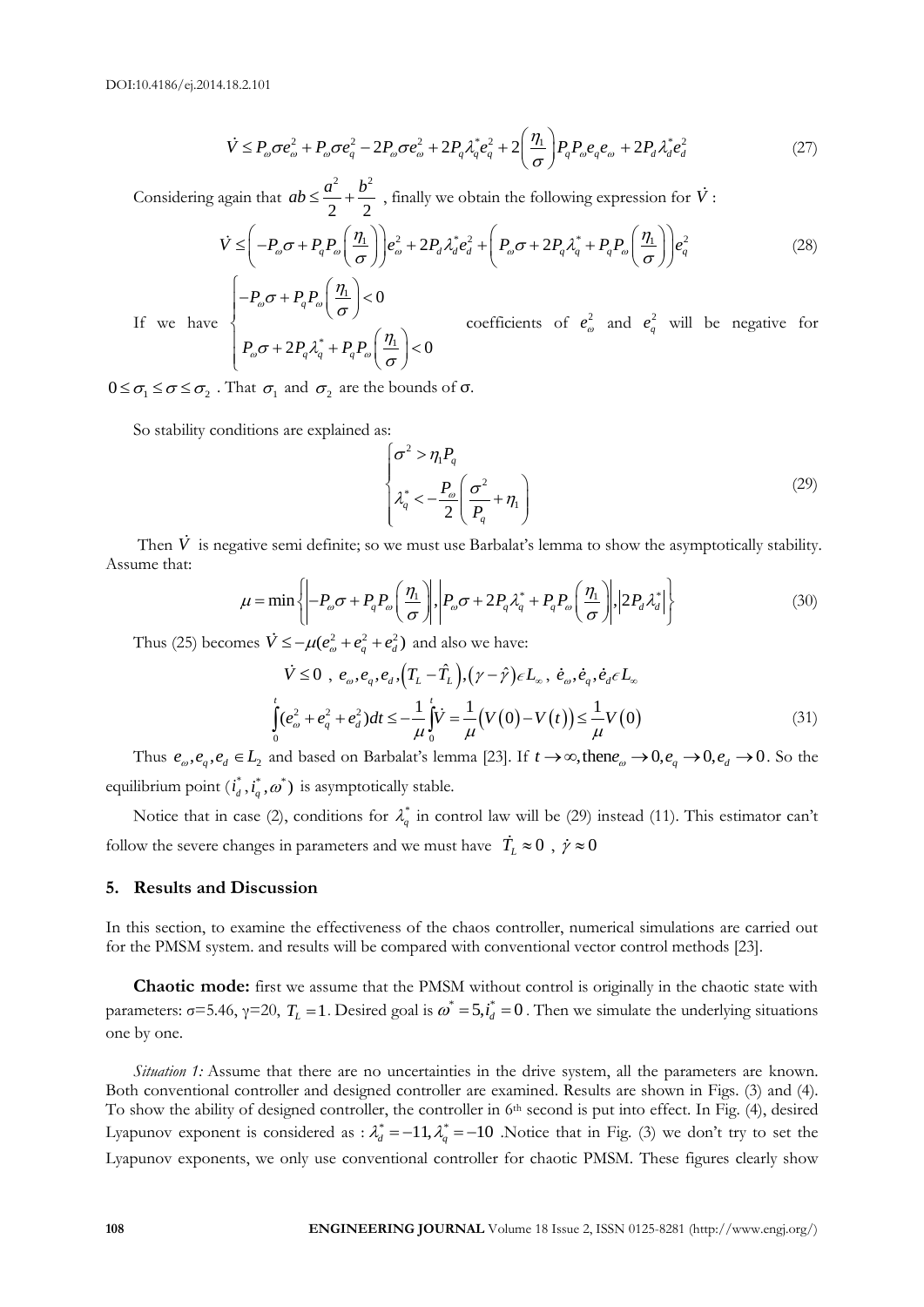

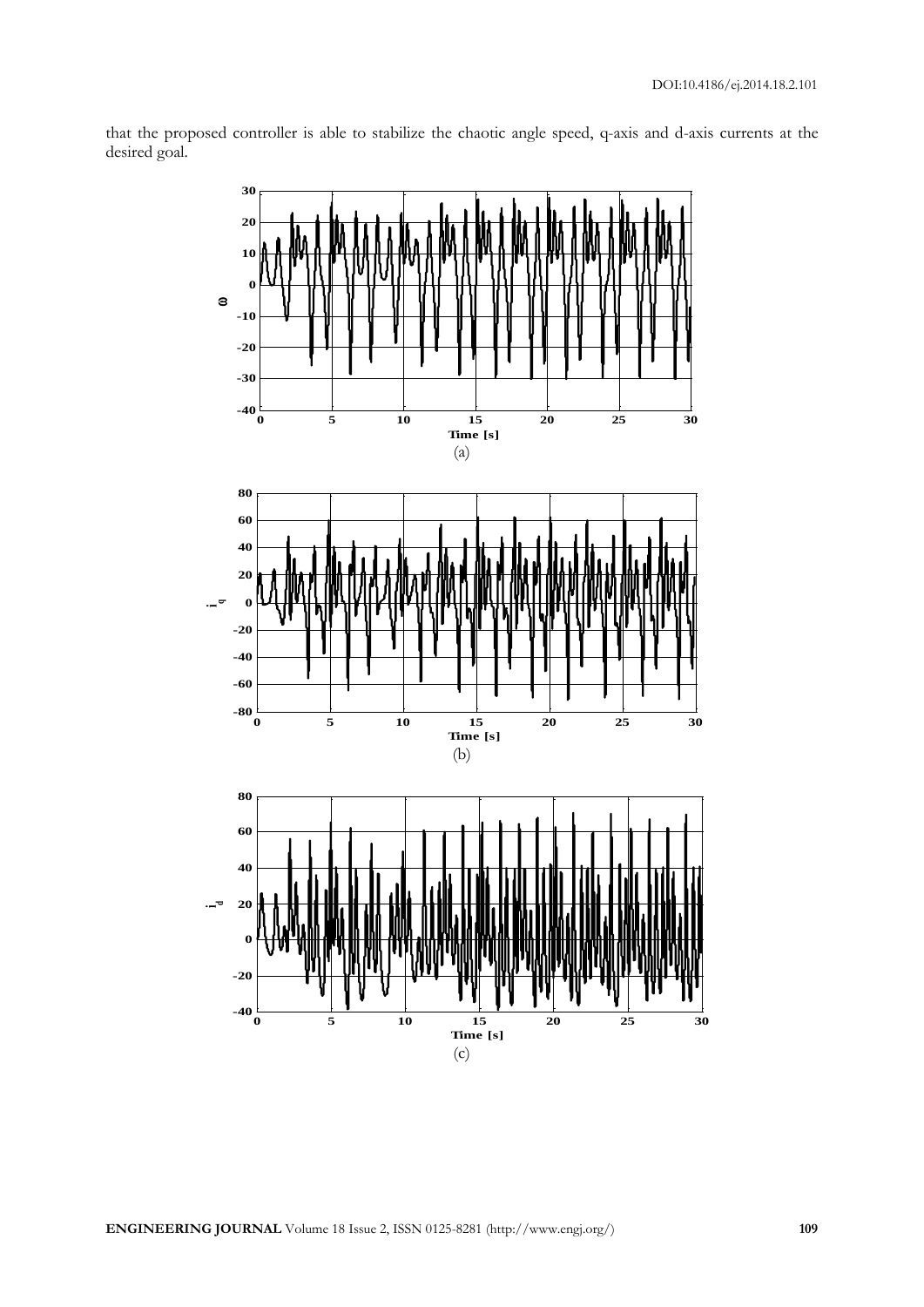

Fig. 3. Performance of conventional controller: (a) Rotor speed; (b) q-axis current; (c) d-axis current; and (d) dynamics of Lyapunov exponents.

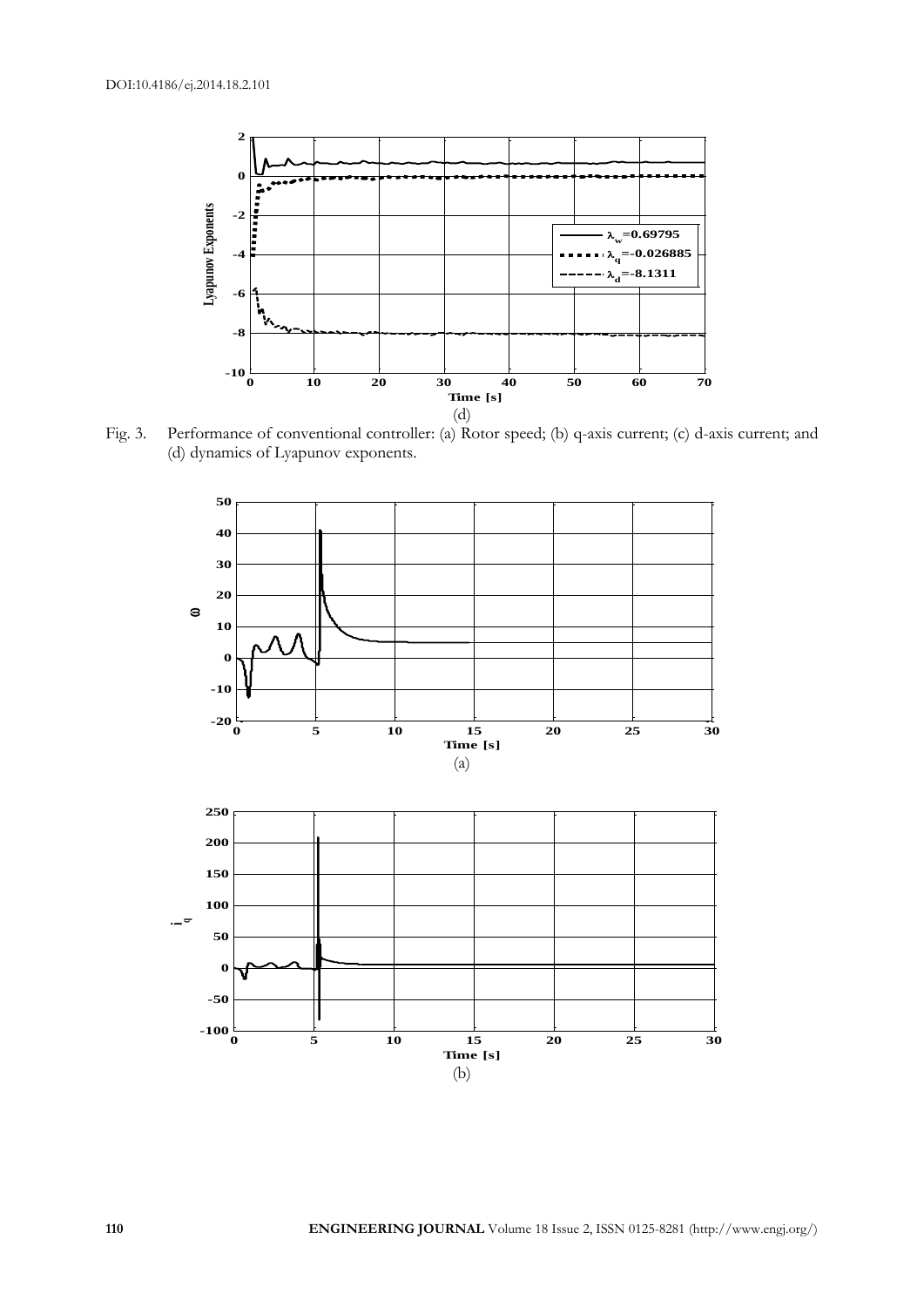

Fig.4. Performance of designed controller: (a) Rotor speed; (b) q-axis current; (c) d-axis current; and (d) dynamics of Lyapunov exponents.

*Situation 2:* Assume that we know the PMSM is running in chaos, but the system parameter *T<sup>L</sup>* is unknown, and assume that there are a sudden step change of this parameter from 1 to 5 at  $t=8$ . So we use the designed controller proposed in case (2) to control the chaotic PMSM from the starting the motor. designed controller proposed in case (2) to control the chaotic PMSM free Parameters of controller in this situation are:  $\eta_1 = 5$ ,  $P_\omega = 10$ ,  $\eta_2 = 0.33$ ,  $P_q = 5$ .

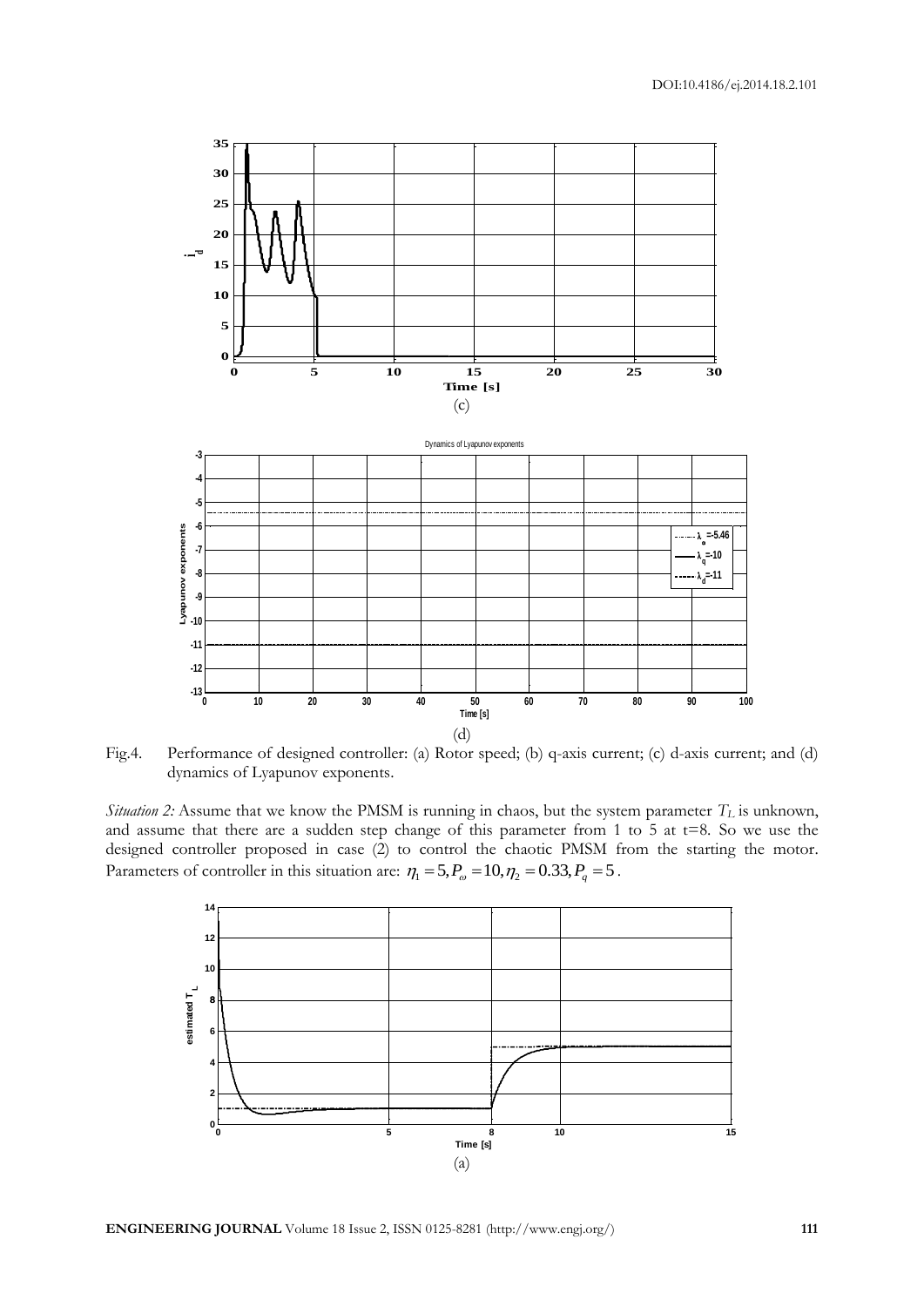

Fig. 5. Step change in TL: (a) estimated TL; (b) Rotor speed; (c) q-axis current (d) d-axis current.

*Situation 3:* Assume that we know the PMSM is running in chaos, but the system parameter γ is unknown, and assume that there are a sudden step change of this parameter from 20 to 30 at t=8. So we use the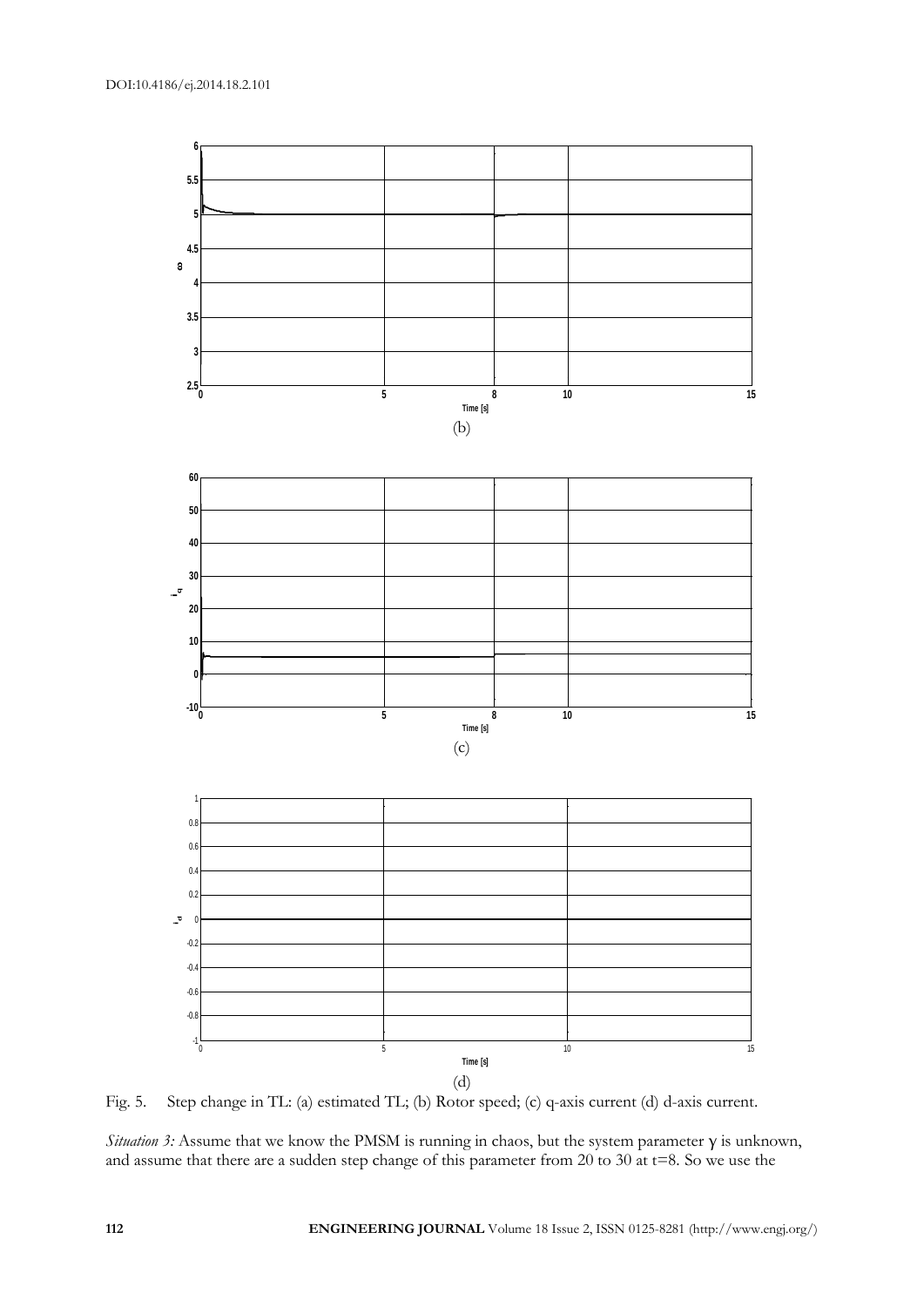designed controller proposed in case (2) to control the chaotic PMSM from the starting the motor. designed controller proposed in case (2) to control the chaotic PMSM from the star<br>Parameters of controller in this situation are:  $\eta_1 = 5$ ,  $P_\omega = 10$ ,  $\eta_2 = 0.33$ ,  $P_q = 5$ .

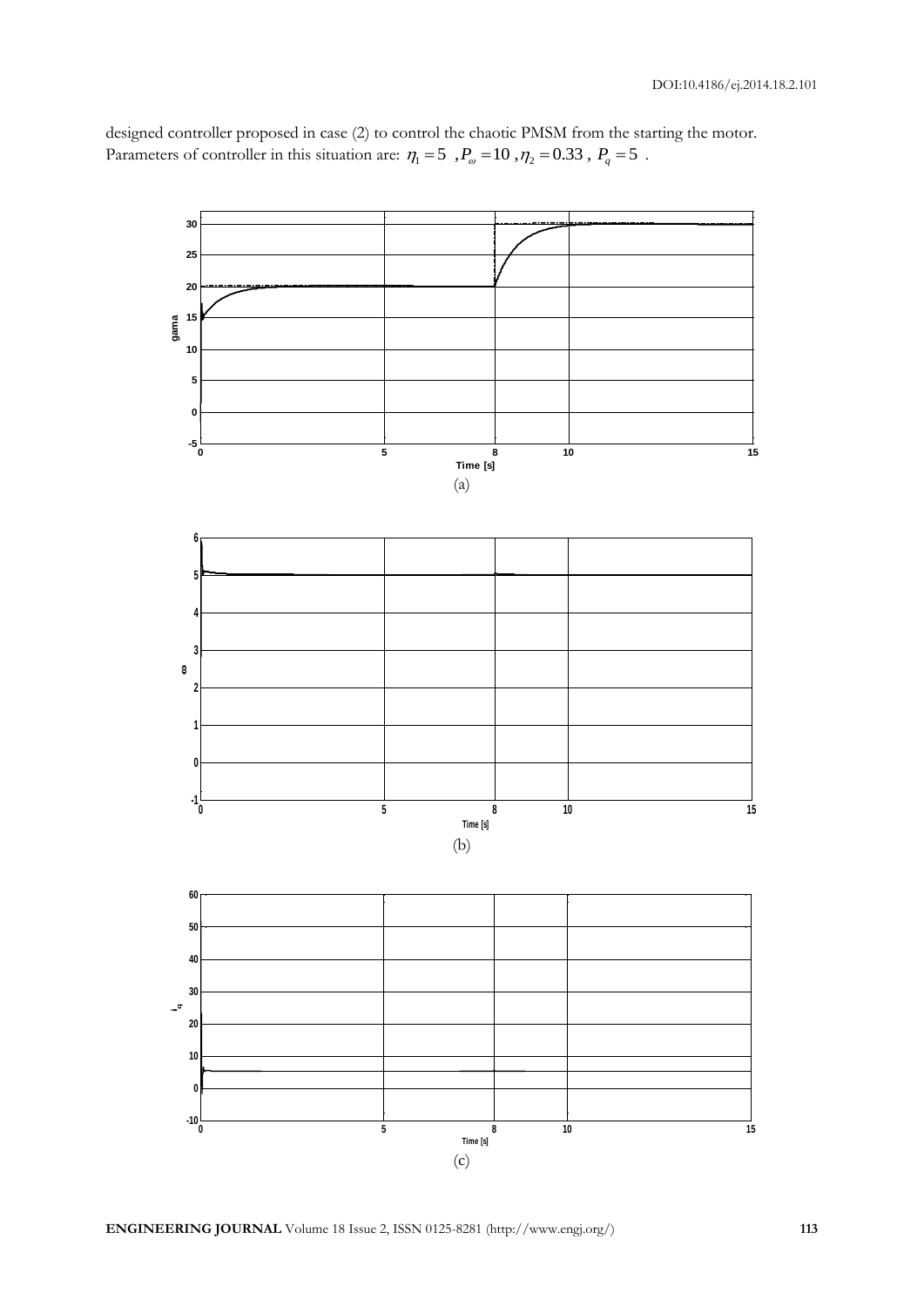

Fig. 6. Step change in γ: (a) estimated γ; (b) Rotor speed; (c) q-axis current; and (d) d-axis current.

Normal mode: Now the performance of the controller in normal mode is compared with a conventional controller. Assume that the system parameter *T<sup>L</sup>* is unknown and there are a sudden step change of this parameter from 1 to 5 (N.m) at  $t=5$  sec. Here dimensionless model of PMSM is not used because we don't want to investigate chaotic PMSM, so mathematical model of PMSM in (1) is used and desired speed will be:  $\omega^* = 100$  ( $\frac{4\pi}{100}$ ) sec  $\omega^*$  = 100 ( $\frac{rad}{ }$ ). It's clear that designed controller have better performance with less control signal effort. Figures 7 and 8 show the performance of conventional controller and designed controller, respectively. The motor parameters in normal mode (not chaotic mode) and PI gains used in the conventional controller are shown in Appendix.

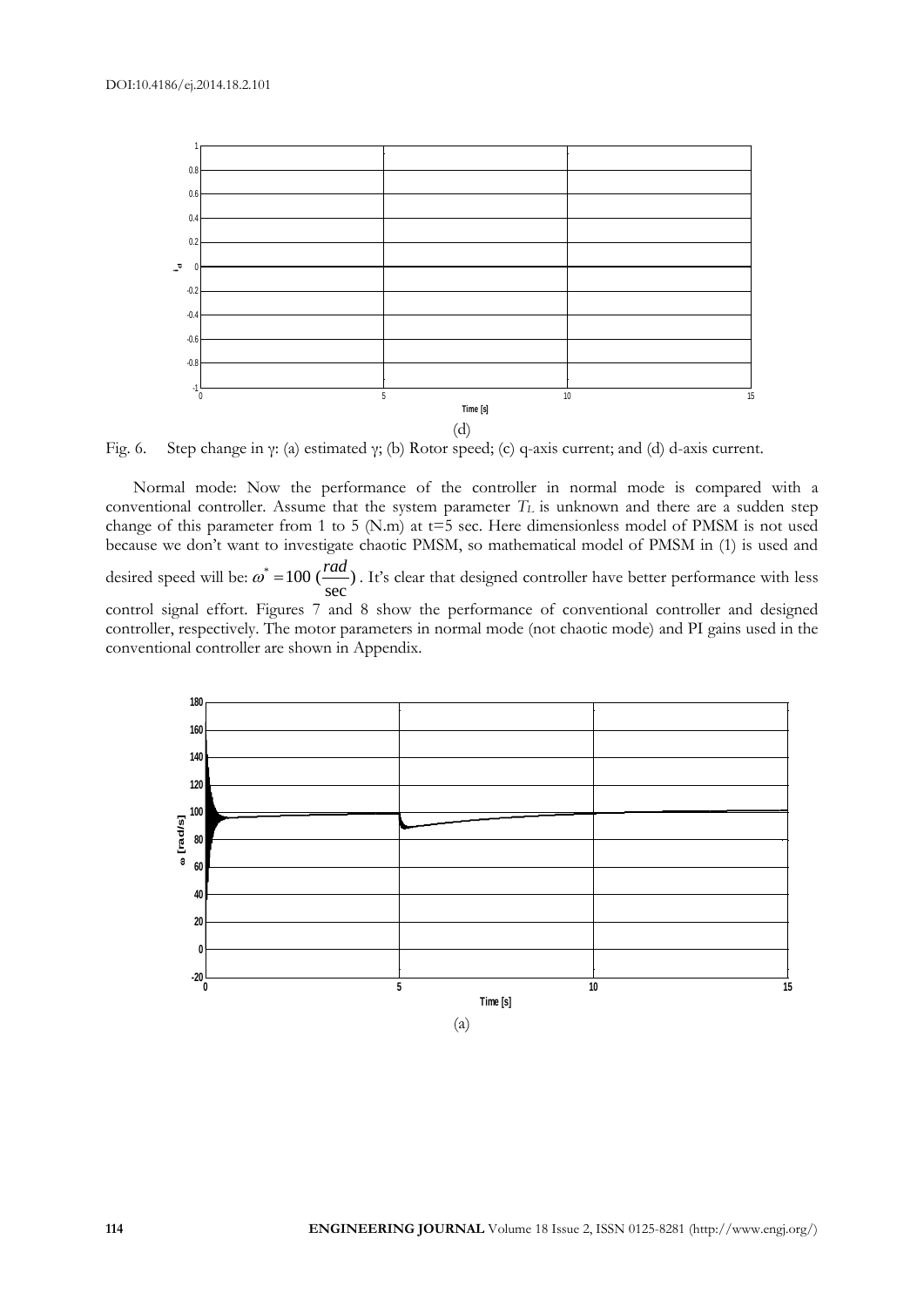

Fig. 7. Performance of conventional method in normal case with step change in T<sub>L</sub>: (a) Rotor speed; (b) q-axis stator voltage; and (c) d-axis stator voltage.

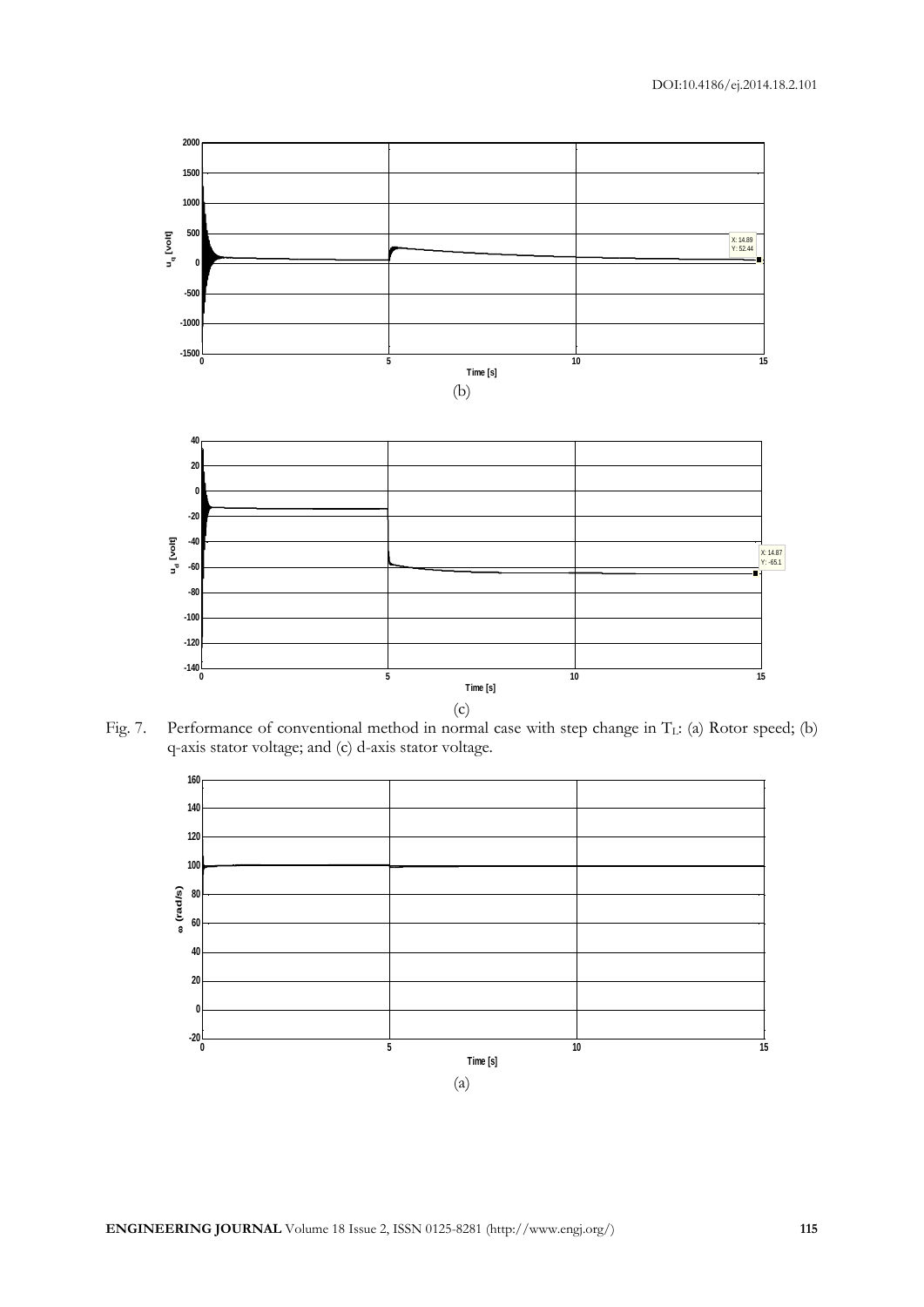

Fig. 8. Performance of proposed controller in normal case with step change in  $T_L$ : (a) Rotor speed; (b) qaxis stator voltage; (c) d-axis stator voltage.

Practical experiments can be a topic for more researches in future, and also this method can be examined on other motors which have chaotic behavior for a range of their parameters like brushless DC motors or induction motors and etc. It may be possible to combine chaos control and vector control with using other methods of controlling the chaos.

## **6. Conclusion**

A nonlinear vector control method is designed for the chaotic permanent magnet synchronous motors. The controller is based on the setting the desired Lyapunov exponents approach and is used to prevent the motor drive system from chaos and make it track the desired speed command. The uncertainties of the system are also considered in the design. And the stability analysis for closed loop system is derived to prove the system reliability using direct Lyapunov method. Proposed controller has been examined in both chaotic and normal mode. In chaotic mode, simulation results prove that controller can eliminate the chaos; and also in unknown parameters case, was shown that designed controller can estimate the parametric uncertainties. In normal mode controller can control the system by using the smaller control signal effort. The system has the distinct advantages of smaller control signal effort and quick response.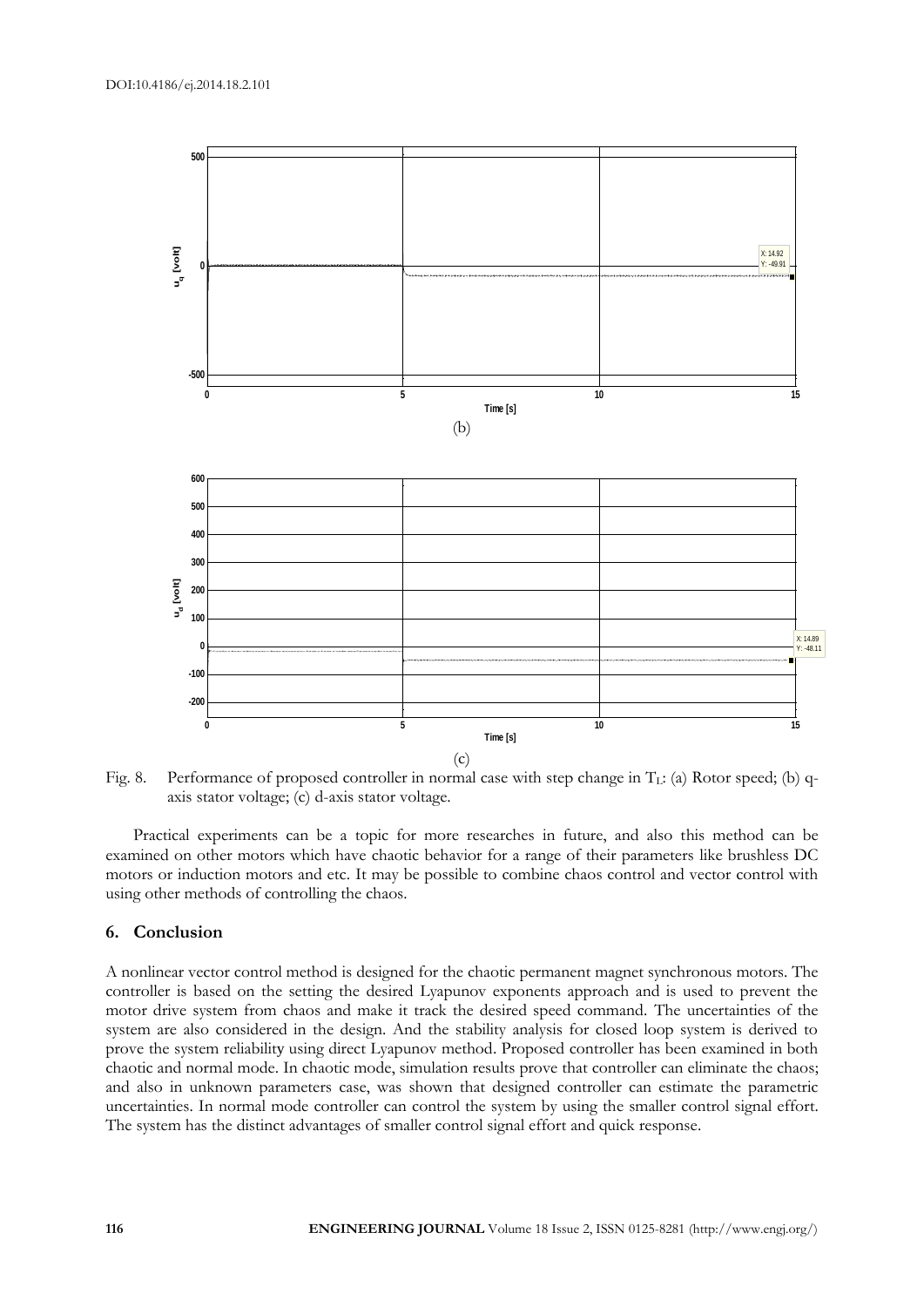# **Appendix**

The motor parameters in normal mode (not chaotic mode) and PI gains used in the conventional controller are shown in Table I [24].

| Table I. |  | System parameters. |
|----------|--|--------------------|
|----------|--|--------------------|

| Base voltage                           | 179.629 V                    |
|----------------------------------------|------------------------------|
| Base current                           | 10A                          |
| Base electric frequency                | $200$ Hz                     |
| <b>Base Speed</b>                      | $6000$ rpm                   |
| Pole pair number $(n_0)$               | 2                            |
| Stator inductance (L)                  | 0.0029H                      |
| viscous damping coefficient( $\beta$ ) | 0.001(N/rad/s)               |
| polar moment of inertia (j)            | $0.003$ (kg.m <sup>2</sup> ) |
| Stator resistance $(R)$                | $2.2\Omega$                  |
| Magnetic flux constant $(\Psi)$        | $1$ volts/rad/sec            |
| d-axis current loop                    | $Kp = 0.5, Ki = 0.1$         |
| q-axis current loop                    | $Kp = 0.5$ , $Ki = 0.05$     |
| Speed loop                             | $Kp = 40$ , $Ki = 0.2$       |

## **References**

- [1] G. R. Slemon, *Electric Machines and Drives*. Addison-Wesley publishing, Co*.,* Inc., 1992.
- [2] T. Sun, C. Liu, N. Lu, D. Gao, and S. Xu, "Design of PMSM vector control system based on TMS320F2812 DSP," in *Proceedings of 2012 IEEE 7th International Power Electronics and Motion Control Conference-ECCE Asia*, June 2-5, Harbin, China, pp. 2602-2606.
- [3] F. Blaschke, "The principle of field orientation as applied to the new transvector closed-Loop control system for rotating-field machines," *Simens Review,* 1972.
- [4] M. A. Rahman, "On-line adaptive artificial neural network based vector control of permanent magnet synchronous motor," *IEEE Transactions on Energy Conversion*, vol. 13, no. 4, Dec. 1998.
- [5] M. A. El-Sharkawi, A. A. El-Samahy, and M. L. El-Sayed, "High performance drive of dc brushless motors using neural network," *IEEE Trans. on Energy Conversion,* vol. 9, no. 2, pp.317-322, 1994.
- [6] N. Hemati, "Strange attractors in brushless DC motors," *IEEE Trans. Circuits Systems-I*, vol. 41, no. 1, pp. 40-45, Jan. 1994.
- [7] Z. Li, J. B. Park, Y. H. Joo, B. Zhang, and G. Chen, "Bifurcations and chaos in a permanent-magnet synchronous motor," *IEEE Trans. Circuits Systems-I*, vol. 49, no. 3, pp. 383-387, 2002.
- [8] A. Rasoolzadeh and M. Tavazoei, "Prediction of chaos in non-salient permanent magnet synchronous machines," *Physics Letters A*, vol. 377, no. 1-2, pp. 73-79, Dec. 2012.
- [9] Z. Jing, C. Yu, and G. R. Chen, "Complex dynamics in a permanent-magnet synchronous motor model," *Chaos, Solitons and Fractals*, vol. 22, no. 4, pp. 831-848, Nov. 2004.
- [10] O. Calvo and J. H. E. Cartwright, "Fuzzy control of chaos," *International Journal of Bifurcation & Chaos*, vol. 8, no. 8, pp. 1743-1747, 1998.
- [11] S. Takanori, I. Sanae-I, and Y. Masatoshi, "Control of chaos by linear and nonlinear feedback method," *J. Plasma Fusion Res. Series*, vol. 6, pp. 263-266, 2004.
- [12] H. T. Yau and C. K. Chen, "Sliding mode control of chaotic systems with uncertainties," *International Jornal of Bifurcation & Chaos*, vol.10, no. 5, pp. 1139-1147, 2000.
- [13] E. Ott, C. Grebogi, and J. A. Yorke, "Controlling chaos," *Phys. Rev Lett*, vol. 64, pp. 1196-1199, 1990.
- [14] B. Zhang, Z. Li, and Z. Y. Mao, "Anti-control of its chaos and chaos characteristics in the permanentmagnet synchronous motors," *Control Theor. Appl.*, vol. 19, 2002. (in Chinese)
- [15] H. Ren and D. Liu, "Delay feedback control of chaos in permanent magnet synchronous motor," in *Proc. China Society Electronic Engineering*, vol. 23, pp. 175-178, 2003.